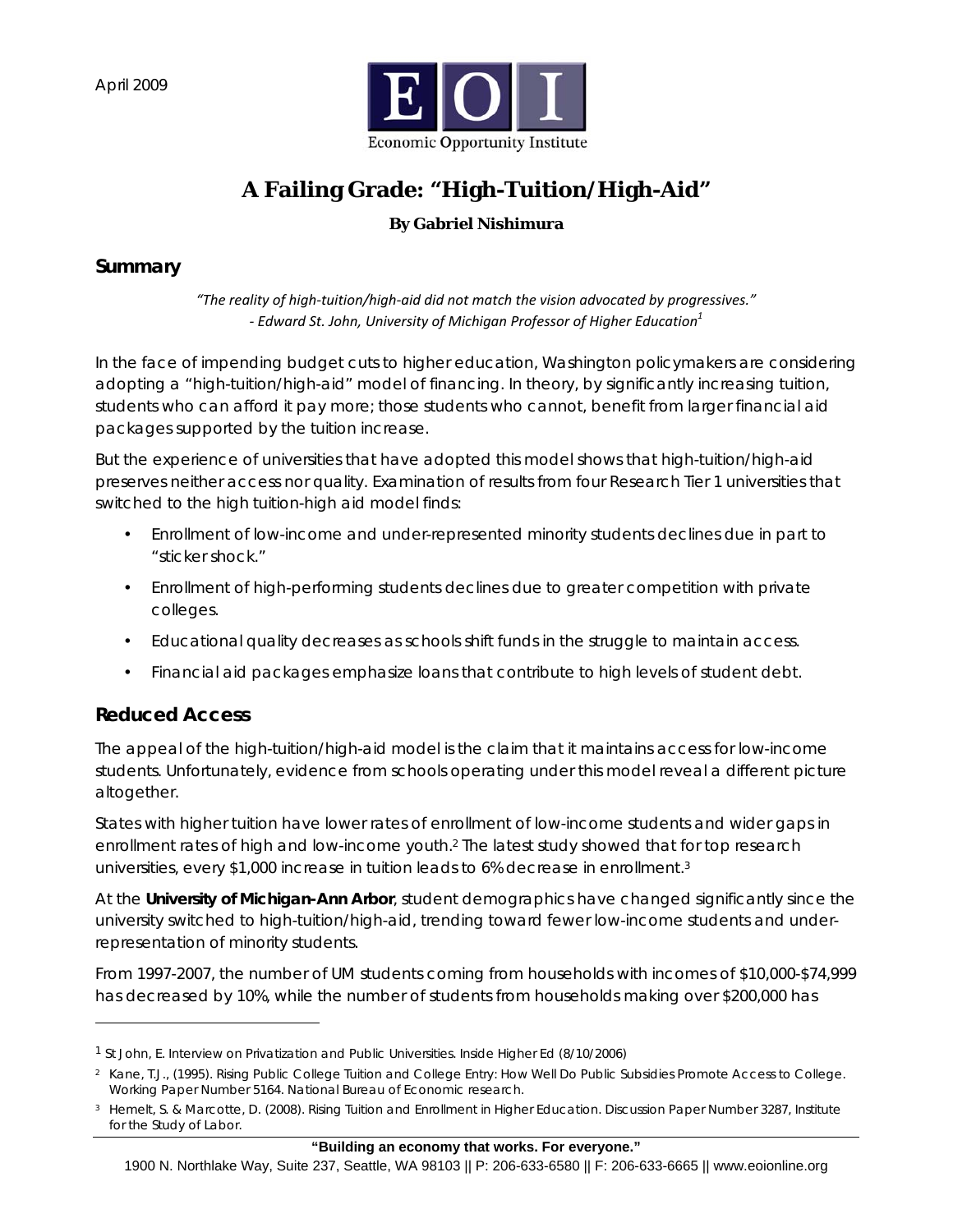increased by 8%4. Despite great efforts to recruit more students from underrepresented minority groups, the percentage of black students has decreased from 8.4% in 1999 to 6.7% in 2008, and Latino and Native American percentages have remained stagnant.<sup>5</sup>

In the search for an explanation, UM Executive Financial Aid Director Pamela Fowler refers to the phenomenon known as "sticker shock": "Our cost scares people away… it's hard for [prospective students] to reconcile that, yes, we may be more expensive, but we give more financial aid."<sup>6</sup>

High sticker prices – total tuition amount before financial aid – deter students from enrolling for reasons including lack of knowledge about available aid packages, fear of incurring large sums of debt, or fear of burdening their families.

The **University of Miami-Ohio** saw sticker shock in action one year after switching to a hightuition/high-aid model in 2004. The school experienced a record 13% drop in in-state and 10% drop in out-of-state enrollment, with the decreases coming disproportionately from "highest need" students.7

The **University of Washington** would be under even greater strain to provide aid than any of the hightuition/high-aid precedents like Michigan, Miami-Ohio, and Vermont (where the high-tuition/high-aid model was pioneered), because the UW has a much larger share of low-income students to serve. The UW has a Pell Grant recipient rate of 25% -- nearly twice the University of Michigan's rate of 13%.<sup>8</sup>

## **Decreased Quality**

Educational quality can diminish under a high tuition/high-aid model in many ways:

- **Lack of price advantage over private colleges**. Public universities lose a competitive edge as large numbers of high-achieving students opt for smaller liberal arts colleges. Selectivity decreases as schools seek to counteract lower enrollment.
- **Recruitment of more out-of-state students**. Public schools recruit more out-of-state students due to the higher revenue they bring in, displacing students from in-state.
- **Competition for scarce funds**. Tuition revenue does not completely make up for decreased state appropriations, so academic quality competes for funding with financial aid.
- **The strongest faculty members leave the university.** Competition for funds also results in teacher salaries staying frozen.
- **Graduate research suffers**. Research into new medical, technological, and economic developments diminishes due to lack of fellowship and research grants.

In 2006, the **University of California** schools decided against switching to a high-tuition/high-aid model. Administrators and policymakers realized that under such a model, they would be unable to fulfill their pledge to serve a socioeconomically and racially diverse population without huge

l

<sup>4</sup> University of Michigan: Student Profile Ten Year Comparison 2007.

<sup>5</sup> University of Michigan Office of Registrar

<sup>6</sup> Ann Arbor News. University of Michigan focuses on low-income students but fewer enroll. (6/7/2008)

<sup>7</sup> Capriccioso, R., (2006). *Much Hyped Tuition Plan Falls Flat*. Inside Higher Ed News.

<sup>8</sup> Fischer, K., (2006). *Elite Colleges Lag in Serving the Needy*. Chronicle of Higher Education Special Report.